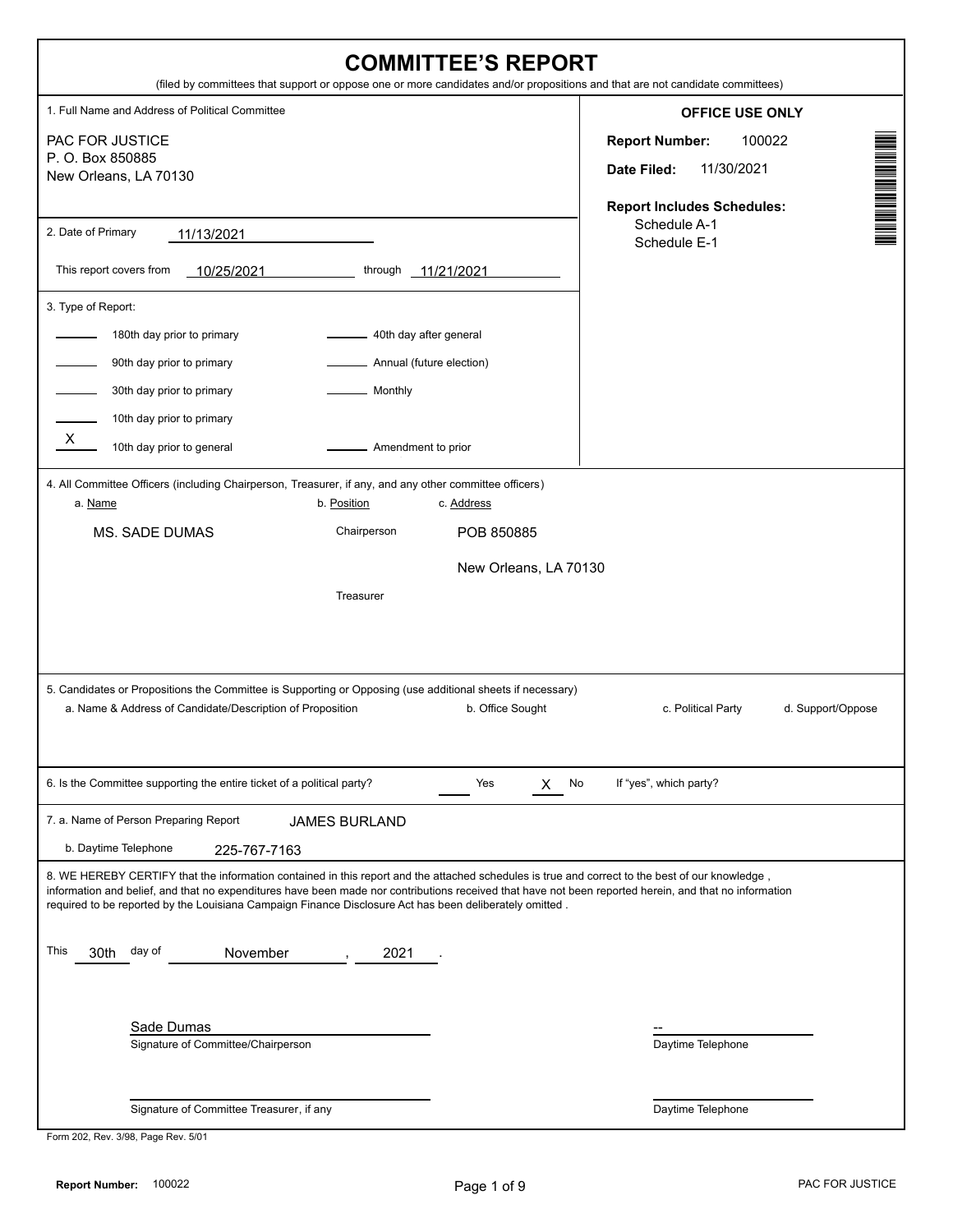#### **SUMMARY PAGE**

| <b>RECEIPTS</b>                                          | <b>This Period</b> |
|----------------------------------------------------------|--------------------|
| 1. Contributions (Schedule A-1)                          | \$156,375.00       |
| 2. In-kind Contributions (Schedule A-2)                  | \$0.00             |
| 3a. Campaign paraphernalia sales of \$25 or less         | \$0.00             |
| 3b. Raffle ticket sales of \$25 or less                  | \$0.00             |
| 4. <b>TOTAL CONTRIBUTIONS</b> (Lines $1 + 2 + 3a + 3b$ ) | \$156,375.00       |
| 5. Other Receipts (Schedule A-3)                         | \$0.00             |
| 6. Loans Received (Schedule B)                           | \$0.00             |
| 7. Loan Repayments Received (Schedule D)                 | \$0.00             |
| 8. <b>TOTAL RECEIPTS</b> (Lines $4 + 5 + 6 + 7$ )        | \$156,375.00       |

| <b>DISBURSEMENTS</b>                                     | <b>This Period</b> |
|----------------------------------------------------------|--------------------|
| 9. General Expenditures (Schedule E-1)                   | \$27,083.33        |
| 10. In-Kind Expenditures (Schedule E-2)                  | \$0.00             |
| 11. Contributions made to Candidates (Schedule E-3)      | \$0.00             |
| 12. <b>TOTAL EXPENDITURES</b> (Lines $9 + 10 + 11$ )     | \$27,083.33        |
| 13. Other Disbursements (Schedule E-4)                   | \$0.00             |
| 14. Loan Repayments Made (Schedule B)                    | \$0.00             |
| 15. Funds Loaned (Schedule D)                            | \$0.00             |
| 16. <b>TOTAL DISBURSEMENTS</b> (Lines 12 + 13 + 14 + 15) | \$27,083.33        |

| <b>FINANCIAL SUMMARY</b>                                                                                                                             | Amount       |
|------------------------------------------------------------------------------------------------------------------------------------------------------|--------------|
| 17. Funds on hand at beginning of reporting period<br>(Must equal funds on hand at close from last report or -0- if first report for this committee) | \$118,798.47 |
| 18. Plus total receipts this period (less in-kind contributions received)<br>(Line 8 above minus line 2 above)                                       | \$156,375.00 |
| 19. Less total disbursements this period (less in-kind expenditures)<br>(Line 16 above minus line 10 above)                                          | \$27,083.33  |
| 20. Funds on hand at close of reporting period<br>$Larm$ 202 $Dav$ 2/08 $Dcan$ $Dav$ 2/08                                                            | \$248,090.14 |

Form 202, Rev. 3/98, Page Rev. 3/98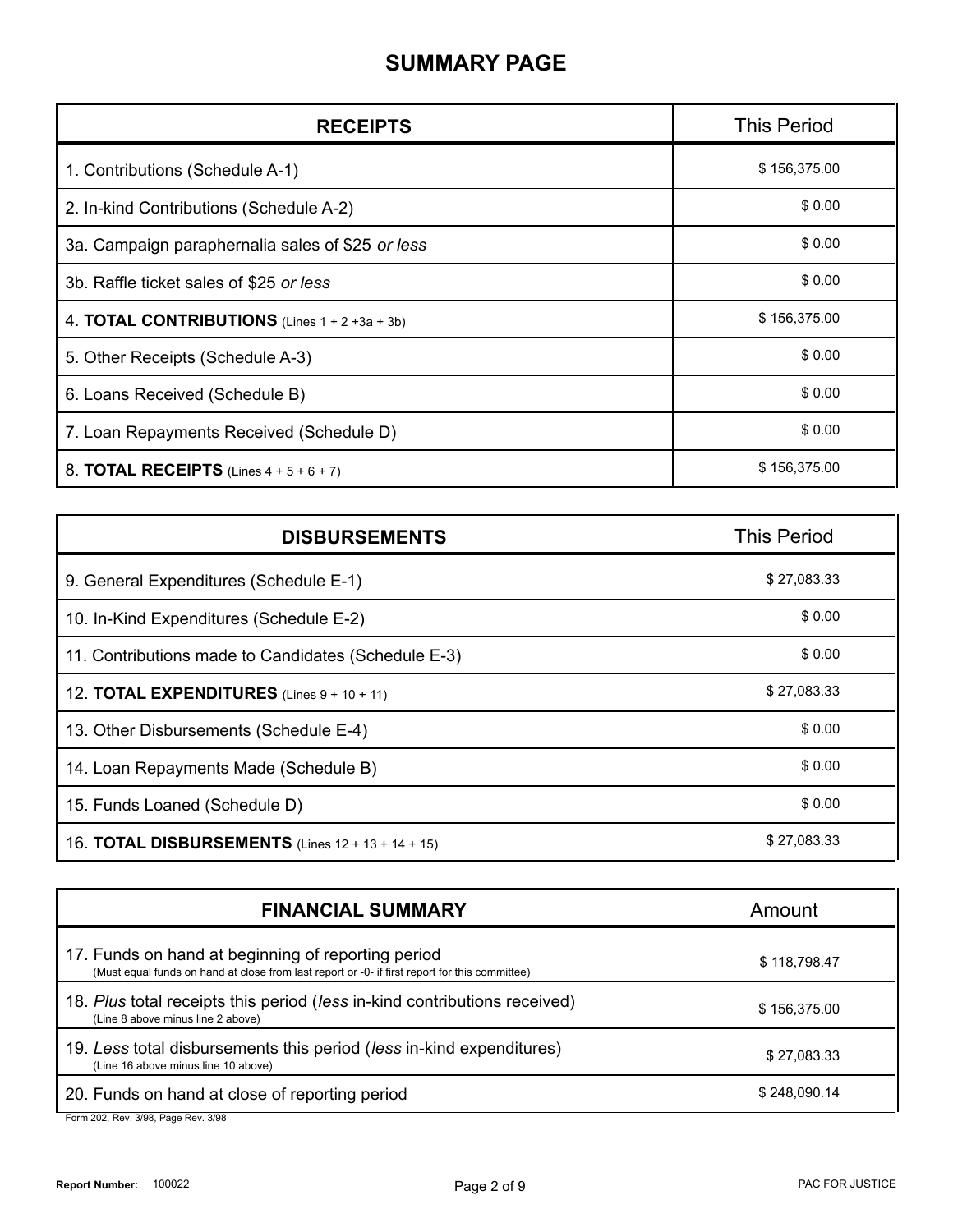#### **SUMMARY PAGE (continued)**

| <b>INVESTMENTS</b>                                                                                                                                             | Amount |
|----------------------------------------------------------------------------------------------------------------------------------------------------------------|--------|
| 21. Of funds on hand at beginning of reporting period (Line 17, above), amount held in<br>investments (i.e., savings accounts, CD's, money market funds, etc.) | \$0.00 |
| 22. Of funds on hand at close of reporting period (Line 20, above), amount held in<br>investments                                                              | \$0.00 |

| <b>SPECIAL TRANSACTIONS</b>                                                                                                                                           | <b>This Period</b> |
|-----------------------------------------------------------------------------------------------------------------------------------------------------------------------|--------------------|
| 23. Contributions received from political committees<br>(From Schedules A-1 and A-2)                                                                                  | \$10,000.00        |
| 24. All proceeds from the sale of tickets to fundraising events<br>(Receipts from the sale of tickets are contributions and must also be reported on<br>Schedule A-1) | \$0.00             |
| 25a. Proceeds from the sale of campaign paraphernalia<br>(Total receipts from the sale of campaign paraphernalia are reported on Schedule<br>A-1 or Line 3a above)    | \$0.00             |
| 25b. Proceeds from the sale of raffle tickets<br>(Total receipts from the sale of raffle tickets are reported on Schedule A-1 or Line<br>3b above)                    | \$0.00             |
| 26. Expenditures from petty cash fund<br>(Must also be reported on Schedule E-1)                                                                                      | \$0.00             |

#### **NOTICE**

A political committee must register in each calendar year in which it will have over \$500 of financial activity. The registration is accomplished by filing a Statement of Organization form and paying the \$100 filing fee. Statements of Organization are filed annually by January 31. Any committee which realizes that it will have over \$500 of financial activity after January 31 must register within ten days of its realization of that fact. However, if this occurs during the ten day period prior to an election the Statement of Organization must be filed within three days.

Political committees must file reports of receipts and disbursements on an annual basis. Annual reports are due by February 15 and should cover the preceding calendar year. Also, committees must file reports of receipts and disbursements on the same schedule as the candidates it supports or opposes. Reports are also due in connection with propositions (ballot issues) the committee supports or opposes. Schedules of reporting and filing dates for all elections are available from the Campaign Finance Office.

Form 202, Rev. 3/98, Page Rev. 3/00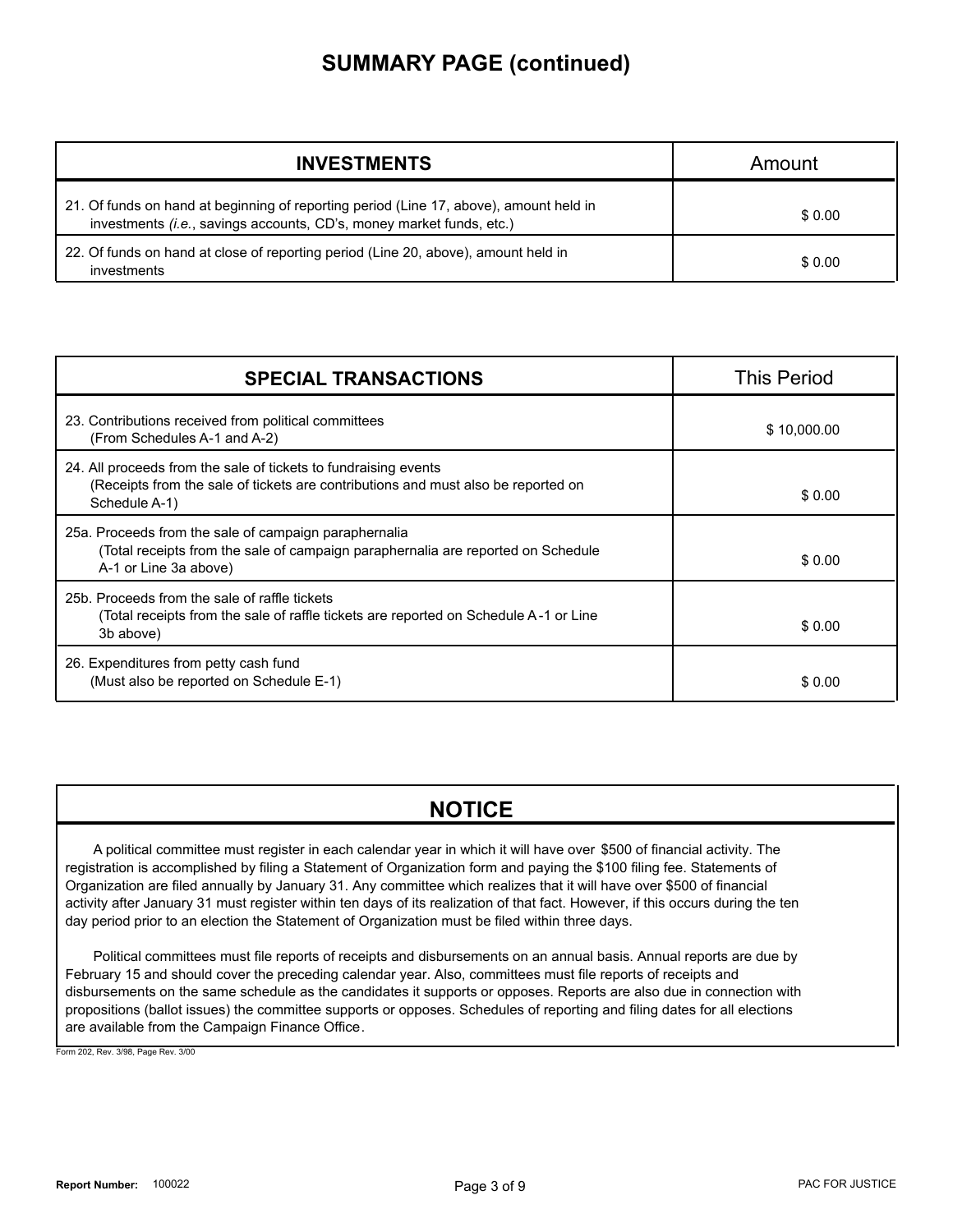| 1. Name and Address of Contributor                                    | 2. Contributions this Reporting Period |                                                     | 3. Total this Year |
|-----------------------------------------------------------------------|----------------------------------------|-----------------------------------------------------|--------------------|
|                                                                       | a. Date(s)                             | b. Amount(s)                                        |                    |
| <b>DANIEL ALTMAN</b><br>1229 Waterview Dr<br>Mill Valley, CA 94941    | 11/18/2021                             | \$250.00                                            | \$250.00           |
| POLITICAL COMMITTEE?<br>PARTY COMMITTEE?                              |                                        |                                                     |                    |
| <b>NANCY ARONSON</b><br>1400 Calhoun St<br>New Orleans, LA 70118      | 11/16/2021                             | \$1,000.00                                          | \$2,000.00         |
| POLITICAL COMMITTEE?<br>PARTY COMMITTEE?                              |                                        |                                                     |                    |
| SHIRA BERGMAN-COHEN<br>7620 Sycamore St<br>New Orleans, LA 70118      | 11/17/2021                             | \$25.00                                             | \$25.00            |
| POLITICAL COMMITTEE?<br>PARTY COMMITTEE?                              |                                        |                                                     |                    |
| NANCY BERNSTEIN<br>1425 Wightman St<br>Pittsburg, PA 15217            | 11/16/2021                             | \$1,000.00                                          | \$1,000.00         |
| POLITICAL COMMITTEE?<br>PARTY COMMITTEE?                              |                                        |                                                     |                    |
| CHIU CHAU<br>POB 9789<br>Moscow, ID 83843                             | 11/09/2021                             | \$10,000.00                                         | \$35,000.00        |
| POLITICAL COMMITTEE?<br>PARTY COMMITTEE?                              |                                        |                                                     |                    |
| DANAH FISHER<br>2715 St. Charles Ave<br>New Orleans, LA 70130         | 11/16/2021                             | \$1,000.00                                          | \$1,000.00         |
| POLITICAL COMMITTEE?<br>PARTY COMMITTEE?                              |                                        |                                                     |                    |
| 4. SUBTOTAL (this page)                                               |                                        | \$13,275.00                                         | N/A                |
| 5. TOTAL (complete only on last page of this schedule)                |                                        |                                                     | N/A                |
| 6. CONTRIBUTIONS FROM POLITICAL COMMITTEES ONLY:                      |                                        |                                                     |                    |
| SUBTOTAL (this page)<br>\$0.00<br>Form 202, Rev. 3/98, Page Rev. 3/98 |                                        | TOTAL (complete only on last page of this schedule) |                    |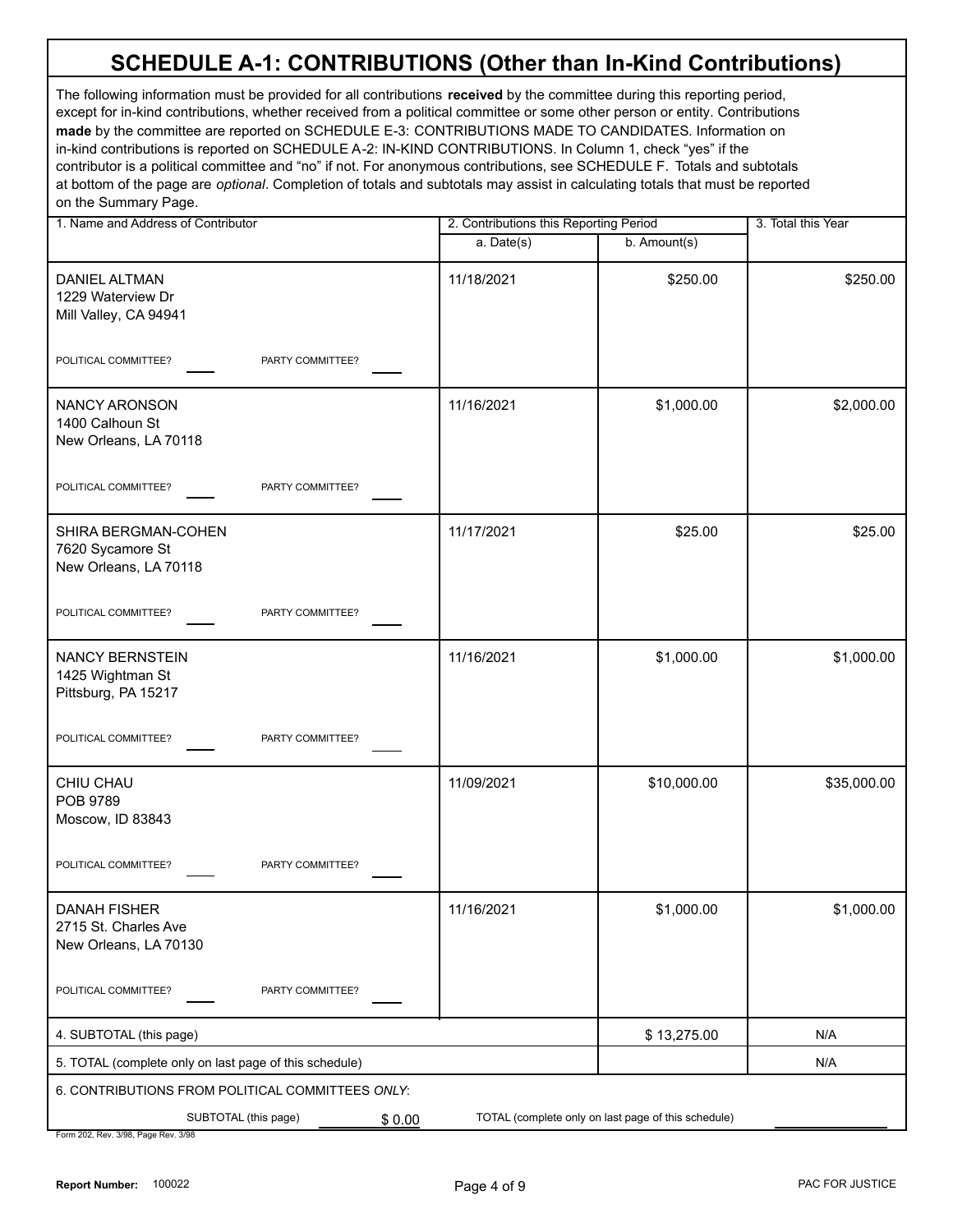| 1. Name and Address of Contributor                                      | 2. Contributions this Reporting Period |                                                     | 3. Total this Year |
|-------------------------------------------------------------------------|----------------------------------------|-----------------------------------------------------|--------------------|
|                                                                         | a. Date(s)                             | b. Amount(s)                                        |                    |
| PETER FLOM<br>425 Riverside Dr<br>New York, NY 10025                    | 11/16/2021                             | \$50.00                                             | \$50.00            |
| POLITICAL COMMITTEE?<br>PARTY COMMITTEE?                                |                                        |                                                     |                    |
| <b>TINA FREEMAN</b><br>425 Notre Dame St<br>New Orleans, LA 70130       | 11/18/2021                             | \$100.00                                            | \$100.00           |
| POLITICAL COMMITTEE?<br>PARTY COMMITTEE?                                |                                        |                                                     |                    |
| ELEANOR FRIEDMAN<br>17 W 54th St<br>New York, NY 10019                  | 11/16/2021                             | \$250.00                                            | \$250.00           |
| POLITICAL COMMITTEE?<br>PARTY COMMITTEE?                                |                                        |                                                     |                    |
| <b>KAREN GROVE</b><br>3826 Almeda de las Pulgas<br>Menlo Park, CA 94025 | 11/15/2021                             | \$5,000.00                                          | \$5,000.00         |
| POLITICAL COMMITTEE?<br>PARTY COMMITTEE?                                |                                        |                                                     |                    |
| <b>MOLLY HARRIS</b><br>217 West 22nd St<br>New York, NY 10011           | 11/15/2021                             | \$500.00                                            | \$500.00           |
| POLITICAL COMMITTEE?<br>PARTY COMMITTEE?                                |                                        |                                                     |                    |
| CRYSTAL HAYLING<br>103 Castilian Way<br>San Mateo, CA 94402             | 11/16/2021                             | \$500.00                                            | \$600.00           |
| POLITICAL COMMITTEE?<br>PARTY COMMITTEE?                                |                                        |                                                     |                    |
| 4. SUBTOTAL (this page)                                                 |                                        | \$6,400.00                                          | N/A                |
| 5. TOTAL (complete only on last page of this schedule)                  |                                        |                                                     | N/A                |
| 6. CONTRIBUTIONS FROM POLITICAL COMMITTEES ONLY:                        |                                        |                                                     |                    |
| SUBTOTAL (this page)<br>\$0.00                                          |                                        | TOTAL (complete only on last page of this schedule) |                    |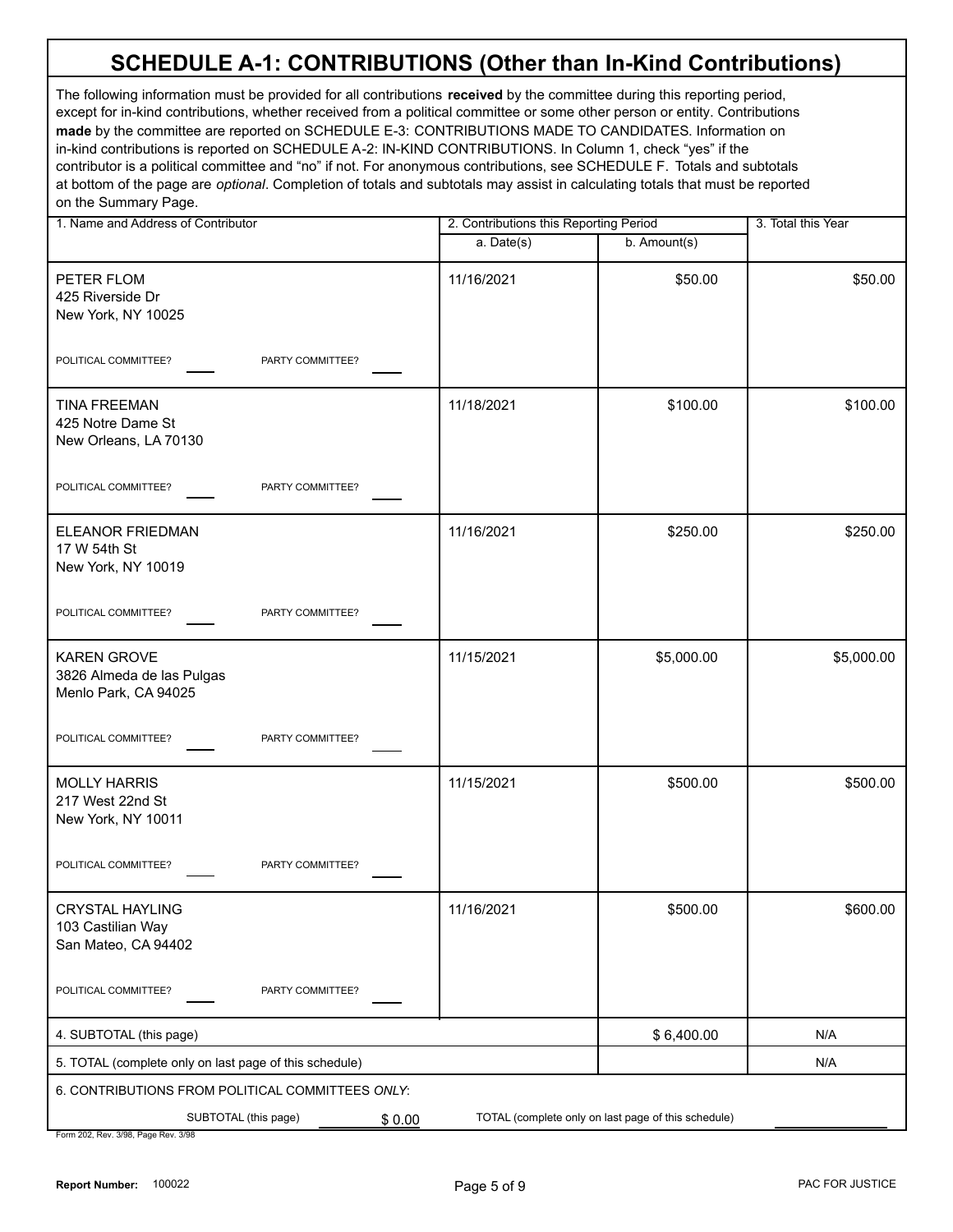| 1. Name and Address of Contributor                                    | 2. Contributions this Reporting Period |                                                     | 3. Total this Year |
|-----------------------------------------------------------------------|----------------------------------------|-----------------------------------------------------|--------------------|
|                                                                       | $a.$ Date(s)                           | b. Amount(s)                                        |                    |
| <b>CRYSTAL HAYLING</b><br>103 Castilian Way<br>San Mateo, CA 94402    | 11/14/2021                             | \$100.00                                            | \$100.00           |
| POLITICAL COMMITTEE?<br>PARTY COMMITTEE?                              |                                        |                                                     |                    |
| <b>SUSAN HESS</b><br>8 Garden Ln<br>New Orleans, LA 70124             | 11/17/2021                             | \$500.00                                            | \$500.00           |
| POLITICAL COMMITTEE?<br>PARTY COMMITTEE?                              |                                        |                                                     |                    |
| <b>JANE JOHNSON</b><br>1936 S Carrollton Ave<br>New Orleans, LA 70118 | 11/11/2021                             | \$500.00                                            | \$500.00           |
| POLITICAL COMMITTEE?<br>PARTY COMMITTEE?                              |                                        |                                                     |                    |
| ELIZABETH MONAGHAN<br>1677 Robert St<br>New Orleans, LA 70115         | 11/16/2021                             | \$1,000.00                                          | \$1,500.00         |
| POLITICAL COMMITTEE?<br>PARTY COMMITTEE?                              |                                        |                                                     |                    |
| SYBIL O'MALLEY<br>949 El Paso Dr<br>Los Angelos, CA 90042             | 11/15/2021                             | \$500.00                                            | \$500.00           |
| POLITICAL COMMITTEE?<br>PARTY COMMITTEE?                              |                                        |                                                     |                    |
| <b>REGAN PRITZKER</b><br>1 Letterman Dr<br>San Francisco, CA 94129    | 11/15/2021                             | \$25,000.00                                         | \$25,000.00        |
| POLITICAL COMMITTEE?<br>PARTY COMMITTEE?                              |                                        |                                                     |                    |
| 4. SUBTOTAL (this page)                                               |                                        | \$27,600.00                                         | N/A                |
| 5. TOTAL (complete only on last page of this schedule)                |                                        |                                                     | N/A                |
| 6. CONTRIBUTIONS FROM POLITICAL COMMITTEES ONLY:                      |                                        |                                                     |                    |
| SUBTOTAL (this page)<br>\$0.00<br>Form 202, Rev. 3/98, Page Rev. 3/98 |                                        | TOTAL (complete only on last page of this schedule) |                    |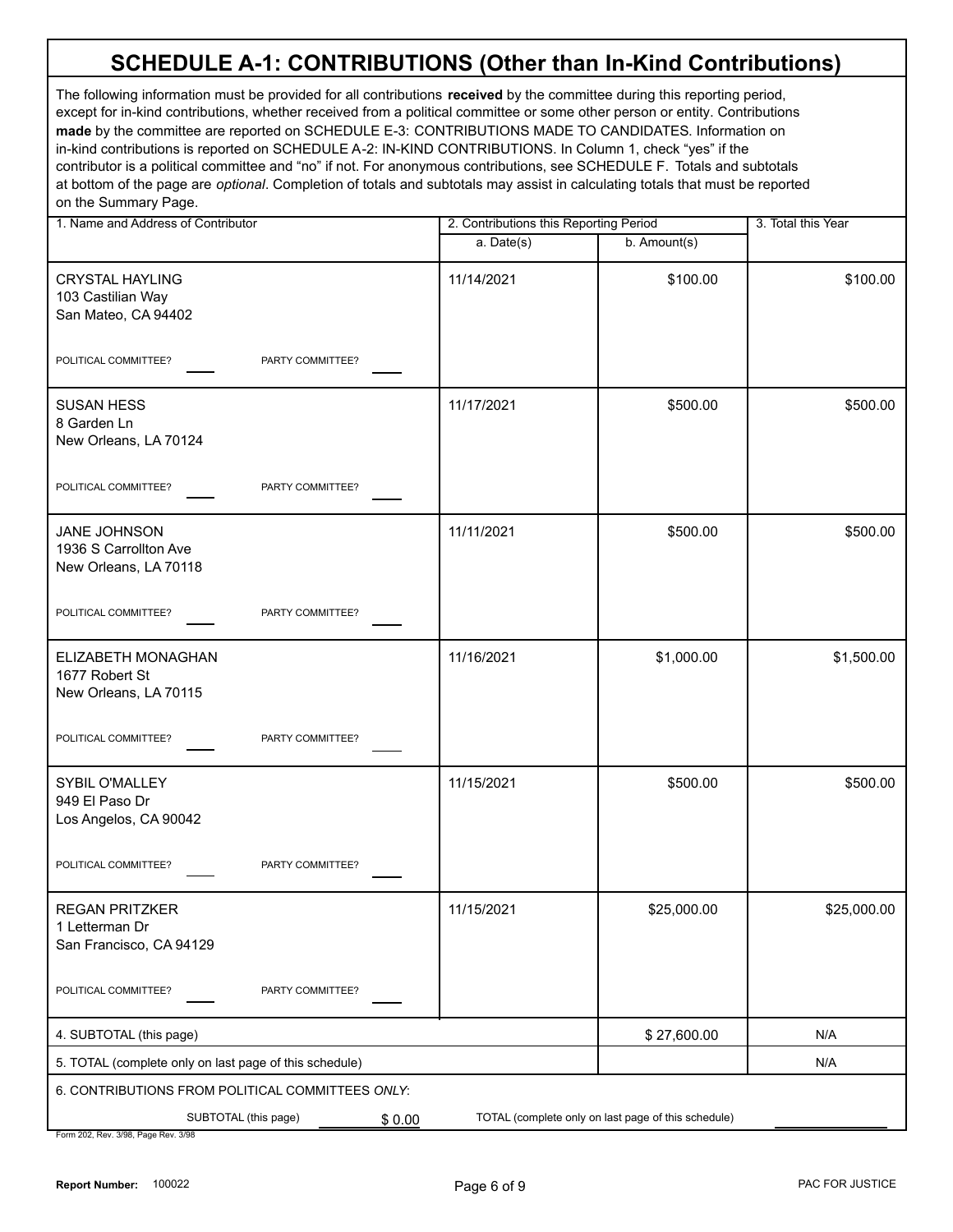| 1. Name and Address of Contributor                                     |            | 2. Contributions this Reporting Period              |              |
|------------------------------------------------------------------------|------------|-----------------------------------------------------|--------------|
|                                                                        | a. Date(s) | b. Amount(s)                                        |              |
| <b>SUSAN PRITZKER</b><br>1 Letterman Dr<br>San Francisco, CA 94129     | 11/14/2021 | \$2,500.00                                          | \$2,500.00   |
| POLITICAL COMMITTEE?<br>PARTY COMMITTEE?                               |            |                                                     |              |
| <b>STACY SCHUSTERMAN</b><br><b>POB 699</b><br>Tulsa, OK 74101          | 11/17/2021 | \$25,000.00                                         | \$75,000.00  |
| POLITICAL COMMITTEE?<br>PARTY COMMITTEE?                               |            |                                                     |              |
| <b>GENE SHAPIRO</b><br>1516 Soniat St<br>New Orleans, LA 70115         | 11/17/2021 | \$100.00                                            | \$100.00     |
| POLITICAL COMMITTEE?<br>PARTY COMMITTEE?                               |            |                                                     |              |
| ELIZABETH SIMONS<br>383 Walsh Rd<br>Atherton, CA 94027                 | 11/18/2021 | \$20,000.00                                         | \$20,000.00  |
| POLITICAL COMMITTEE?<br>PARTY COMMITTEE?                               |            |                                                     |              |
| SIXTEEN THIRTY FUND<br>1201 Connecticut Ave NW<br>Washington, DC 20036 | 10/28/2021 | \$50,000.00                                         | \$100,000.00 |
| POLITICAL COMMITTEE?<br>PARTY COMMITTEE?                               |            |                                                     |              |
| <b>LINDA USDIN</b><br>43 Neron PI<br>New Orleans, LA 70118             | 11/17/2021 | \$1,500.00                                          | \$3,000.00   |
| POLITICAL COMMITTEE?<br>PARTY COMMITTEE?                               |            |                                                     |              |
| 4. SUBTOTAL (this page)                                                |            | \$99,100.00                                         | N/A          |
| 5. TOTAL (complete only on last page of this schedule)                 |            |                                                     | N/A          |
| 6. CONTRIBUTIONS FROM POLITICAL COMMITTEES ONLY:                       |            |                                                     |              |
| SUBTOTAL (this page)                                                   | \$0.00     | TOTAL (complete only on last page of this schedule) |              |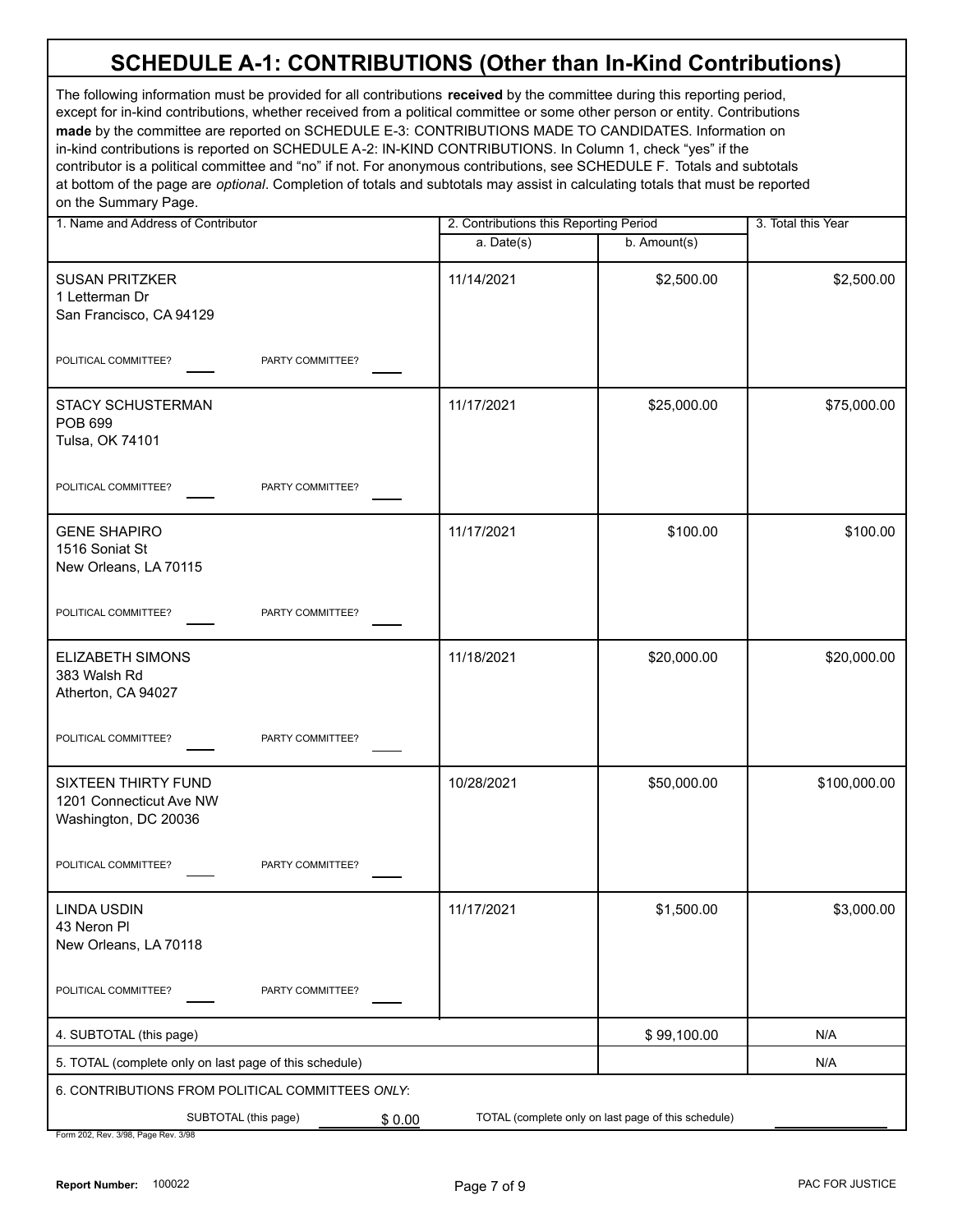| 1. Name and Address of Contributor                                                                                                        | 2. Contributions this Reporting Period |                                                     | 3. Total this Year |
|-------------------------------------------------------------------------------------------------------------------------------------------|----------------------------------------|-----------------------------------------------------|--------------------|
|                                                                                                                                           | a. Date(s)                             | $b.$ Amount(s)                                      |                    |
| WORKING FAMILIES PARTY IE COMMITTEE<br>77 Sands Street<br>6th Flr.<br>Brooklyn, NY 11201<br>POLITICAL COMMITTEE?<br>PARTY COMMITTEE?<br>X | 10/26/2021                             | \$10,000.00                                         | \$10,000.00        |
| 4. SUBTOTAL (this page)                                                                                                                   |                                        | \$10,000.00                                         | N/A                |
| 5. TOTAL (complete only on last page of this schedule)                                                                                    |                                        | \$156,375.00                                        | N/A                |
| 6. CONTRIBUTIONS FROM POLITICAL COMMITTEES ONLY:                                                                                          |                                        |                                                     |                    |
| SUBTOTAL (this page)<br>\$10,000.00                                                                                                       |                                        | TOTAL (complete only on last page of this schedule) | \$10.000.00        |
| Form 202, Rev. 3/98, Page Rev. 3/98                                                                                                       |                                        |                                                     |                    |